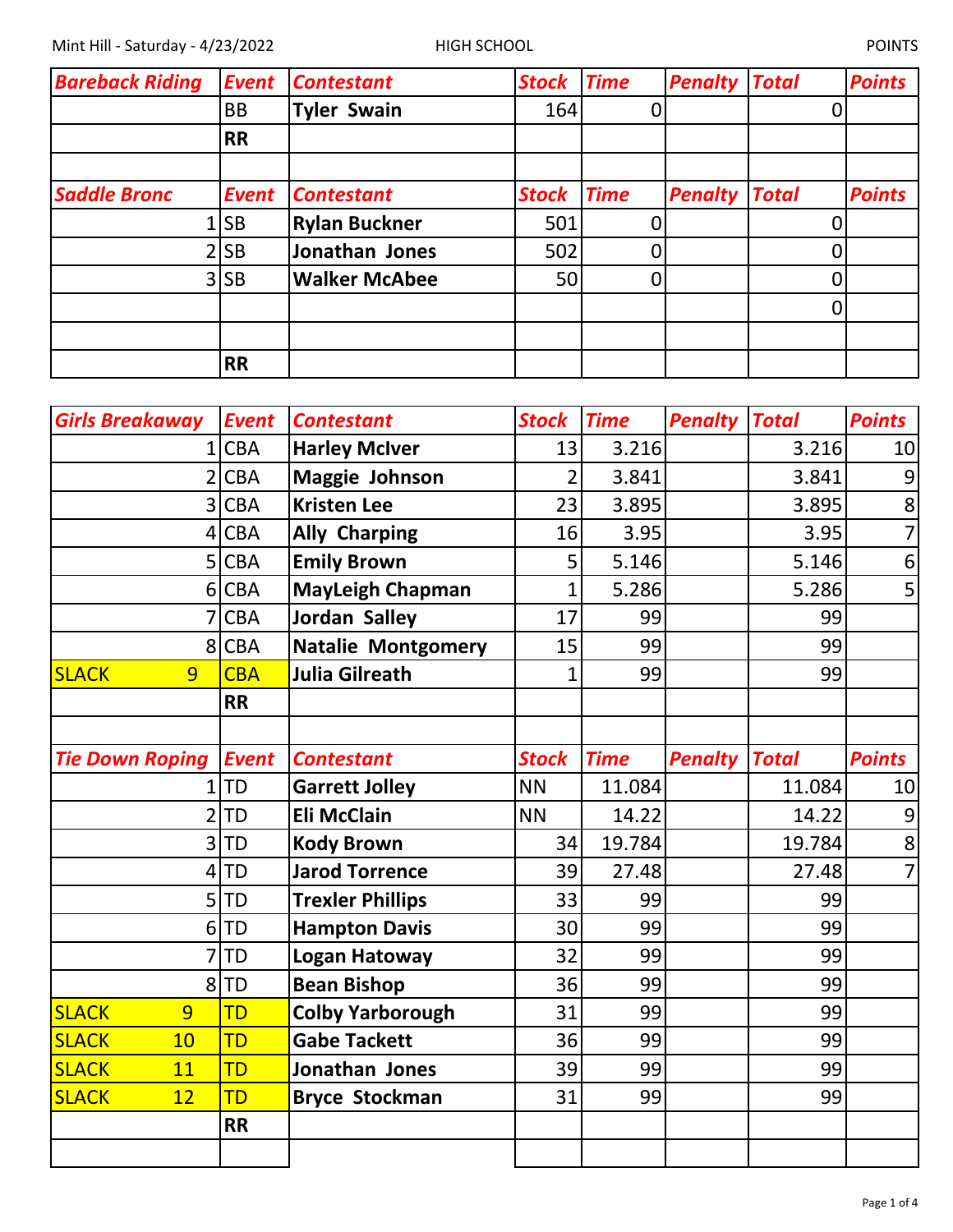Mint Hill - Saturday - 4/23/2022 HIGH SCHOOL HIGH SCHOOL POINTS

| Steer Wrestling Event Contestant |           | <b>Stock Time</b> | <b>Penalty Total</b> | <b>Points</b> |
|----------------------------------|-----------|-------------------|----------------------|---------------|
|                                  | <b>SW</b> |                   |                      |               |
|                                  | <b>SW</b> |                   |                      |               |
|                                  |           |                   |                      |               |
|                                  | <b>RR</b> |                   |                      |               |

| <b>Cowgirls Barrel Ra Event</b>            |            | <b>Contestant</b>          | <b>Stock</b> | <b>Time</b>       | <b>Penalty</b>       | <b>Total</b> | <b>Points</b>           |
|--------------------------------------------|------------|----------------------------|--------------|-------------------|----------------------|--------------|-------------------------|
|                                            | <b>CBR</b> | <b>Emily Brown</b>         |              | 15.399            |                      | 15.399       | 10                      |
|                                            | <b>CBR</b> | <b>Dallas Cook</b>         |              | 15.417            |                      | 15.417       | 9                       |
| 3                                          | <b>CBR</b> | <b>Keely Orr</b>           |              | 15.819            |                      | 15.819       | 8                       |
| 4                                          | <b>CBR</b> | <b>Emma Grace Durden</b>   |              | 15.963            |                      | 15.963       | $\overline{7}$          |
| 5                                          | <b>CBR</b> | <b>Maggie Johnson</b>      |              | 16.031            |                      | 16.031       | $\boldsymbol{6}$        |
|                                            | 6 CBR      | <b>Madison Branton</b>     |              | 16.058            |                      | 16.058       | 5                       |
|                                            | <b>CBR</b> | <b>Jadyn Abrams</b>        |              | 16.073            |                      | 16.073       | $\overline{\mathbf{4}}$ |
|                                            | 8 CBR      | <b>Kristen Lee</b>         |              | 16.076            |                      | 16.076       | $\overline{3}$          |
| <b>SLACK</b><br>9                          | <b>CBR</b> | <b>Anna Claire Melton</b>  |              | 16.095            |                      | 16.095       | $\overline{2}$          |
| <b>SLACK</b><br>10                         | <b>CBR</b> | <b>Matti McBride</b>       |              | 16.412            |                      | 16.412       | $\mathbf{1}$            |
| <b>SLACK</b><br>11                         | <b>CBR</b> | <b>Harley McIver</b>       |              | 16.726            |                      | 16.726       |                         |
| <b>SLACK</b><br>12                         | <b>CBR</b> | Elizabeth Richardson       |              | 16.978            |                      | 16.978       |                         |
| <b>SLACK</b><br>13                         | <b>CBR</b> | <b>Blake Wooten</b>        |              | 17.553            |                      | 17.553       |                         |
| <b>SLACK</b><br>14                         | <b>CBR</b> | <b>Elizabeth Parks</b>     |              | 18.253            |                      | 18.253       |                         |
| <b>SLACK</b><br>15                         | <b>CBR</b> | <b>Mckinley Strickland</b> |              | 18.652            |                      | 18.652       |                         |
| <b>SLACK</b><br><b>16</b>                  | <b>CBR</b> | <b>MayLeigh Chapman</b>    |              | 19.918            |                      | 19.918       |                         |
| <b>SLACK</b><br>17                         | <b>CBR</b> | <b>Madi Stephenson</b>     |              | 15.971            | 5                    | 20.971       |                         |
| <b>SLACK</b><br>18                         | <b>CBR</b> | Leigha Senchantixay        |              | 16.236            | 5                    | 21.236       |                         |
| <b>SLACK</b><br>19                         | <b>CBR</b> | <b>Natalie Montgomery</b>  |              | 16.423            | 5                    | 21.423       |                         |
| <b>SLACK</b><br>20                         | <b>CBR</b> | <b>Alexis Redd</b>         |              | 18.38             | 5                    | 23.38        |                         |
| <b>SLACK</b><br>21                         | <b>CBR</b> | <b>Meredith Thompson</b>   |              | 99                |                      | 99           |                         |
| <b>SLACK</b><br>22                         | <b>CBR</b> | <b>Chloe Dickey</b>        |              | 99                |                      | 99           |                         |
|                                            |            |                            |              |                   |                      |              |                         |
| <b>Cowgirls Pole Bend Event Contestant</b> |            |                            |              | <b>Stock Time</b> | <b>Penalty Total</b> |              | <b>Points</b>           |
|                                            | 1 PB       | <b>Keely Orr</b>           |              | 21.204            |                      | 21.204       | 10                      |
|                                            | 2 PB       | <b>Dallas Cook</b>         |              | 21.273            |                      | 21.273       | $\overline{9}$          |
|                                            | 3 PB       | <b>Emily Brown</b>         |              | 21.725            |                      | 21.725       | 8 <sup>1</sup>          |
|                                            | $4$ PB     | <b>Harley McIver</b>       |              | 22.111            |                      | 22.111       | $\overline{7}$          |
|                                            | 5 PB       | <b>Maggie Johnson</b>      |              | 22.69             |                      | 22.69        | $6 \overline{6}$        |
|                                            | 6 PB       | <b>Emma Grace Durden</b>   |              | 22.747            |                      | 22.747       | 5                       |
|                                            | $7$ $PB$   | Julia Gilreath             |              | 22.894            |                      | 22.894       | $\vert 4 \vert$         |
|                                            | 8 PB       | Leigha Senchantixay        |              | 23.1              |                      | 23.1         | $\overline{3}$          |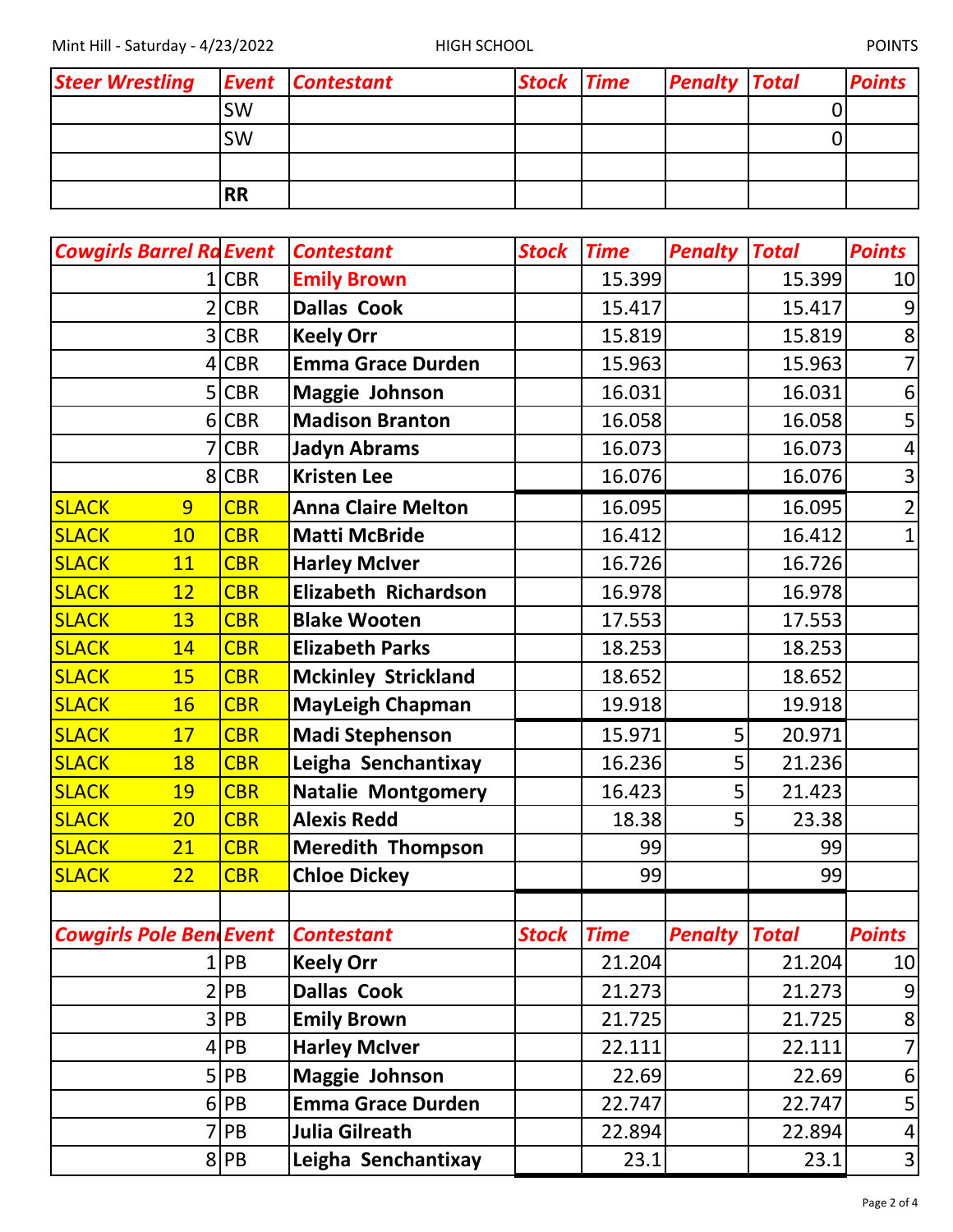| <b>SLACK</b>       | 9  | <b>PB</b>    | <b>Mckinley Strickland</b>  |              | 25.704      |                | 25.704       | $\overline{2}$  |
|--------------------|----|--------------|-----------------------------|--------------|-------------|----------------|--------------|-----------------|
| <b>SLACK</b>       | 10 | <b>PB</b>    | <b>Madison Branton</b>      |              | 26.278      |                | 26.278       | $\mathbf{1}$    |
| <b>SLACK</b>       | 11 | <b>PB</b>    | <b>Kristen Lee</b>          |              | 22.3        | 5              | 27.3         |                 |
| <b>SLACK</b>       | 12 | <b>PB</b>    | <b>Matti McBride</b>        |              | 22.444      | 5              | 27.444       |                 |
| <b>SLACK</b>       | 13 | <b>PB</b>    | <b>Meredith Thompson</b>    |              | 22.94       | 5              | 27.94        |                 |
| <b>SLACK</b>       | 14 | <b>PB</b>    | <b>Natalie Montgomery</b>   |              | 23.585      | 5              | 28.585       |                 |
| <b>SLACK</b>       | 15 | <b>PB</b>    | <b>Jadyn Abrams</b>         |              | 24.074      | 5              | 29.074       |                 |
| <b>SLACK</b>       | 16 | <b>PB</b>    | <b>Madi Stephenson</b>      |              | 22.897      | 10             | 32.897       |                 |
| <b>SLACK</b>       | 17 | <b>PB</b>    | <b>Alexis Redd</b>          |              | 99          |                | 99           |                 |
| <b>SLACK</b>       | 18 | <b>PB</b>    | <b>Anna Claire Melton</b>   |              | 99          |                | 99           |                 |
| <b>SLACK</b>       | 19 | <b>PB</b>    | <b>Elizabeth Richardson</b> |              | 99          |                | 99           |                 |
| <b>SLACK</b>       | 20 | <b>PB</b>    | <b>Blake Wooten</b>         |              | 99          |                | 99           |                 |
|                    |    |              |                             |              |             |                |              |                 |
| <b>Team Roping</b> |    | <b>Event</b> | <b>Contestant</b>           | <b>Stock</b> | <b>Time</b> | <b>Penalty</b> | <b>Total</b> | <b>Points</b>   |
|                    | 1  | <b>TR</b>    | <b>Ally Charping</b>        | 107          | 9.219       | 10             | 19.219       | 10              |
|                    |    | <b>TR</b>    | <b>Cooper Peyton</b>        | 107          | 9.219       | 10             | 19.219       | 10 <sup>1</sup> |
|                    | 2  | <b>TR</b>    | <b>Logan Hatoway</b>        | 104          | 99          |                | 99           |                 |
|                    | 2  | <b>TR</b>    | <b>Jonathan Jones</b>       | 104          | 99          | $\mathbf 0$    | 99           |                 |
|                    | 3  | <b>TR</b>    | <b>Ty Faulkenberry</b>      | 100          | 99          |                | 99           |                 |
|                    | 3  | <b>TR</b>    | <b>Trexler Phillips</b>     | 100          | 99          | $\mathbf 0$    | 99           |                 |
|                    | 4  | <b>TR</b>    | <b>Harley McIver</b>        | 46           | 99          |                | 99           |                 |
|                    | 4  | <b>TR</b>    | <b>Jarod Torrence</b>       | 46           | 99          | $\mathbf 0$    | 99           |                 |
|                    | 5  | <b>TR</b>    | <b>Maggie Johnson</b>       | 44           | 99          |                | 99           |                 |
|                    | 5  | <b>TR</b>    | <b>Jacob Helms</b>          | 44           | 99          | $\mathbf 0$    | 99           |                 |
|                    |    | $6$ TR       | <b>Colby Bell</b>           | 113          | 99          |                | 99           |                 |
|                    | 6  | <b>TR</b>    | <b>Eli McClain</b>          | 113          | 99          | $\mathbf 0$    | 99           |                 |
|                    |    | <b>TR</b>    | <b>Emily Brown</b>          | 23           | 99          |                | 99           |                 |
|                    |    | <b>TR</b>    | <b>Bean Bishop</b>          | 23           | 99          | $\mathbf 0$    | 99           |                 |
|                    | 8  | <b>TR</b>    | <b>DP - Maggie Johnson</b>  | 107          | 99          |                | 99           |                 |
|                    | 8  | <b>TR</b>    | <b>Colby Yarborough</b>     | 107          | 99          | $\mathbf 0$    | 99           |                 |
| <b>SLACK</b>       | 9  | <b>TR</b>    | <b>Garrett Jolley</b>       | <b>NN</b>    | 99          |                | 99           |                 |
| <b>SLACK</b>       | 9  | <b>TR</b>    | <b>Hampton Davis</b>        | <b>NN</b>    | 99          | 0              | 99           |                 |
| <b>SLACK</b>       | 10 | <b>TR</b>    | <b>Bryce Stockman</b>       | 23           | 99          |                | 99           |                 |
| <b>SLACK</b>       | 10 | <b>TR</b>    | <b>DP- Dylan White</b>      | 23           | 99          | 0              | 99           |                 |
| <b>SLACK</b>       | 11 | <b>TR</b>    | <b>Kristen Lee</b>          | 113          | 99          |                | 99           |                 |
| <b>SLACK</b>       | 11 | <b>TR</b>    | <b>Dylan White</b>          | 113          | 99          | 0              | 99           |                 |
| <b>SLACK</b>       | 12 | <b>TR</b>    | <b>Gabe Tackett</b>         | <b>NN</b>    | 99          |                | 99           |                 |
| <b>SLACK</b>       | 12 | <b>TR</b>    | <b>Kody Brown</b>           |              | 99          | $\pmb{0}$      | 99           |                 |
|                    |    | <b>RR</b>    |                             |              |             |                |              |                 |